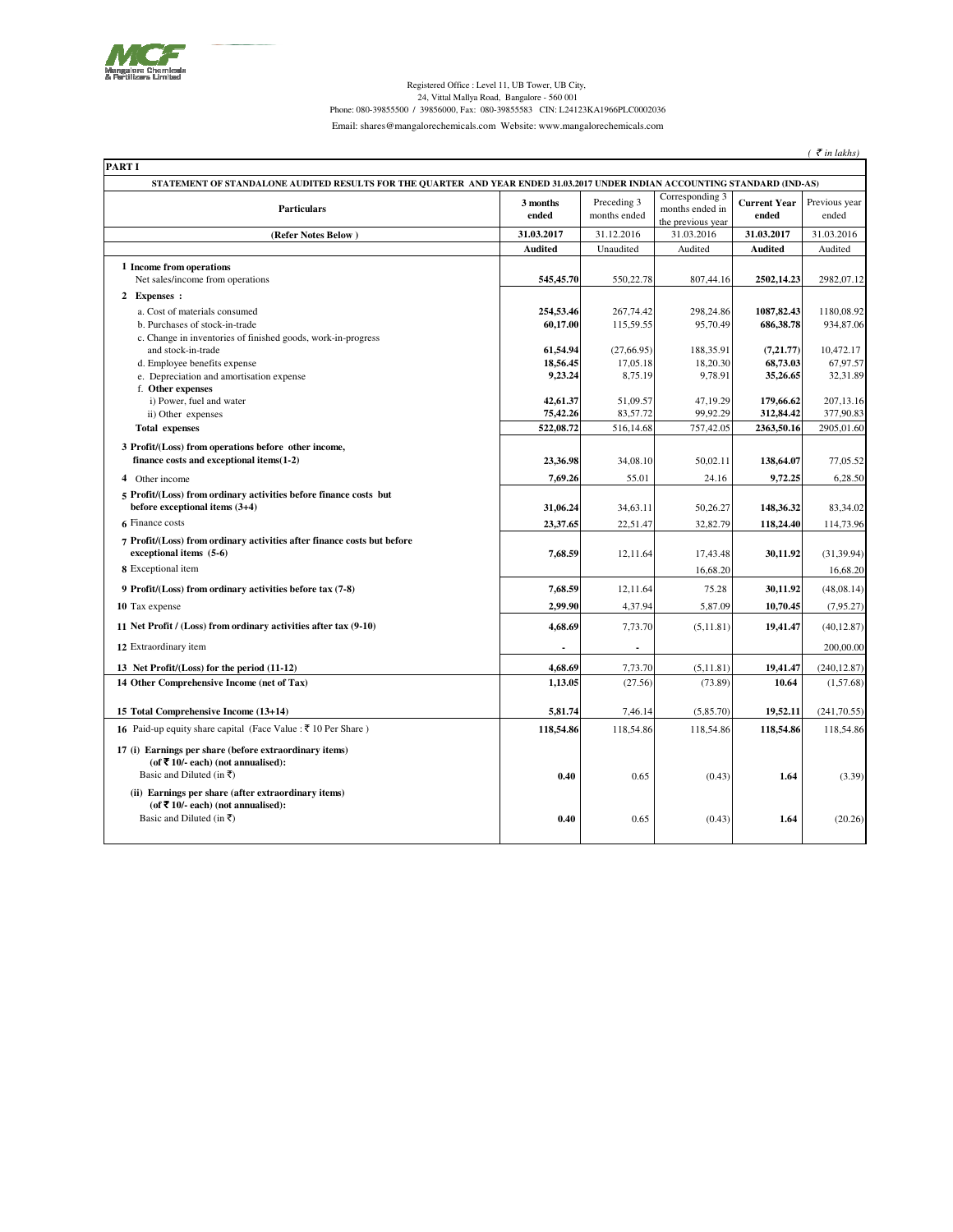

Page 2  $($   $\bar{\mathcal{F}}$  *in lakhs*) **As at** As at **Current year end** Previous year end **31.03.2017** 31.03.2016 **Audited** Audited **A ASSETS 1 Non-current assets** (a) Property, Plant and Equipment **624,74.53** 642,52.90<br>
(b) Capital work-in-progress **624,74.53** 642,52.90 (b) Capital work-in-progress **13,57.01** 13,17.91 13,17.91 13,17.91 13,57.01 13,57.01 13,17.91 13,17.91 13,17.91 (c) Other Intangible Assets (d) Financial Assets (i) Loans **6,30.05** 6,61.51 (ii) Others **-** 2.58 (e) Other assets **3,24.67** 72.31 (f) Tax assets (Net) **13.83** 2,58.40 **Sub- total - Non Current Assets 648,29.34** 666,01.79 **2 Current assets Inventories 259,78.76** 233,05.37 Financial Assets (i) Trade Receivables **587,94.77** 485,85.15<br>
(ii) Cash and cash equivalents **58.92.32** 485,85.15 (ii) Cash and cash equivalents **58,92.32**<br> **58,92.32** 32<br> **58,92.32** 32<br> **58,92.32** (iii) Bank balances **6,47.66** 7,13.13<br>
(iv) Others **680,65.31** 1044,06.80 (iv) Others **680,65.31** 1044,06.80 Other current assets **18,52.83** 13,34.24 **Sub- total - Current Assets 1612,31.65** 1787,43.88 **TOTAL - ASSETS 2260,60.99** 2453,45.67 **B EQUITY AND LIABILITIES Equity** Equity Share capital **118,54.87** 118,54.87 118,54.87 118,54.87 118,54.87 118,54.87 118,54.87 118,54.87 118,54.87 118,54.87 118,54.87 118,54.87 118,54.87 118,54.87 118,54.87 118,54.87 118,54.87 118,54.87 118,54.87 118,54.87 **Other Equity 305,48.62** 285,96.51 **Sub- total - Equity 404,51.38 424,03.49 404,51.38 LIABILITIES 1 Non-current liabilities** (a) Financial Liabilities (i) Borrowings **99,57.50** 124,28.83 (i) Other financial liabilities **16,39.10** 11,79.22<br>
(b) Provisions **16,39.10** 11,79.22 (b) Provisions **22,26.92** 19,17.52 (c) Deferred tax liabilities(Net) **16,67.18** 12,71.12<br> **16,67.18** 12,71.12<br> **167.96.69** 167.96.69 **Sub- total - Non-current liabilities 154,90.70** 167,96.69 **2 Current liabilities** (a) Financial Liabilities<br>(i) Borrowings (i) Borrowings **1059,93.50** 1196,40.14 (ii) Trade Payables **448,29.41** 523,04.66<br>
(iii) Other financial liabilities **166,26.63** 149,64.18 (iii) Other financial liabilities **166,26.63** 149,64.18<br>
19.00 Other current liabilities **166,26.63** 149,64.18 (b) Other current liabilities **5,73.81** 8,91.32<br>
(c) Provisions **1,43.45** 2,97.30 (c ) Provisions **1,43.45** 2,97.30 **Sub- total - Current liabilities 1681,66.80** 1880,97.60 **TOTAL - EQUITY AND LIABILITIES 2260,60.99** 2453,45.67 **STANDALONE STATEMENT OF ASSETS AND LIABILITIES (IND AS)**